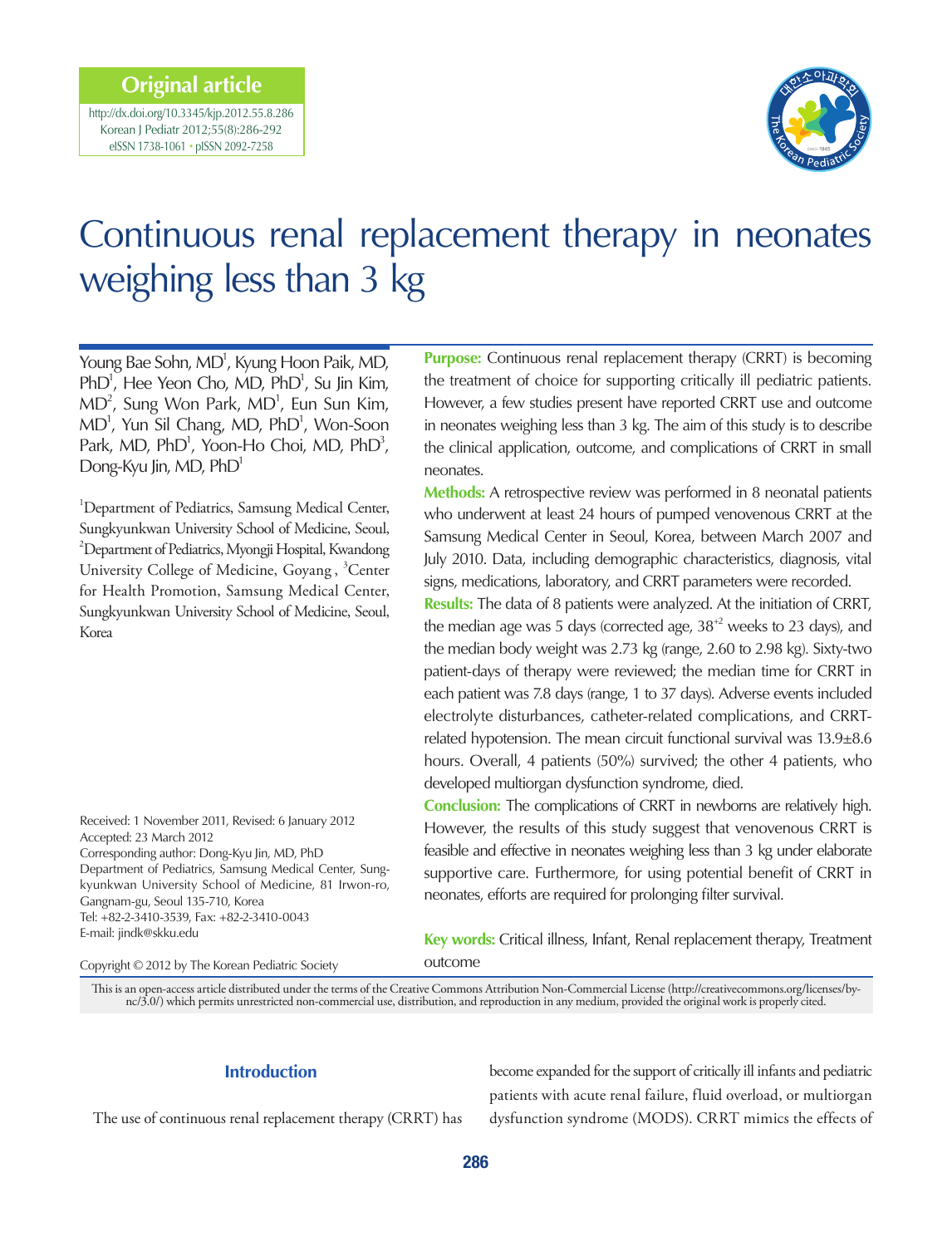glomerular function with its continuous ultrafiltration and solute clearance even in hemodynamically unstable patients $1-4$ . Owing to continuous fluid removal, fluid restrictions can be often minimized with the result of improved nutritional delivery<sup>5,6)</sup>. Alteration of dialysate or replacement fluid is possible and can allow for control of the electrolyte levels within the target range<sup>5)</sup>. CRRT in patients with sepsis has the additional benefit of removal of inflammatory cytokines  $\frac{7}{7}$ . In addition, CRRT is an effective adjuvant therapy for the acute treatment of inborn errors of metabolism; both ammonia and branched chain amino acids are effectively cleared $8,9$ .

Peritoneal dialysis (PD) continues to be the common choice of renal replacement therapy in the pediatric population. However PD is considered inappropriate in several cases (for example, after abdominal surgery). In addition, severe fluid overload cannot always be successfully treated by  $PD^{10}$ . And complications associated with insertion of PD catheters including leakage and infections are more prone to occur in neonates<sup>11)</sup>. Intermittent hemodialysis is hard to be applied for maintaining optimal fluid and electrolyte balance and circulatory stability in newborns with small blood volume<sup>12)</sup>. Therefore, CRRT has advantages as treatment modality for neonatal patients with acute kidney injury and inborn errors of  $metabolism<sup>13,14</sup>$ .

As CRRT technology advances, there have been attempts using CRRT on smaller and smaller patients. There are several reports that describe the use of CRRT in infants<sup>15-17)</sup> and neonates<sup>18-21)</sup>. However, CRRT in neonatal patients, especially those weighing less than 3 kg remains a challenge because of their immature body temperature control, difficulties of vascular access, venous catheterization with large-caliber catheters and hemodynamic instability resulting from the large extracorporeal volume of the system (filters and lines), which predisposes the newborns to hypotension at the time of connection because the extracorporeal volume of the CRRT circuit should be less than 10% of the patient's blood volume<sup>4)</sup>. Until recently, there have been limited reports performed indicating that CRRT can be an effective treatment modality for renal replacement therapy in neonates weighing less than  $3 \text{ kg}^{13,16,18}$ . Therefore, the aim of this study was to describe the use of CRRT as a modality of renal replacement therapy in neonates weighing less than 3 kg and assess the outcome and feasibility. Here, the retrospective findings from the medical records of eight neonates treated with CRRT at a single center are reported.

# **Materials and methods**

A retrospective review was performed of eight neonatal patients that underwent at least 24 hours of pumped venovenous CRRT at Samsung Medical Center in Seoul, Korea between March 2007 and July 2010. All data was recorded including the demographic, diagnosis, vital signs, medications, laboratory, and CRRT data. MODS was defined as presence of at least three failed organs. Organ system failures were defined using the international pediatric sepsis consensus conference definitions<sup>22)</sup>.

CRRT data included the CRRT modality (continuous venovenous hemodialysis [CVVHD] and continuous venovenous hemodiafiltration [CVVHDF] as previously described<sup>4</sup>), circuit prime, blood flow rate (BFR), anticoagulation, number of days on CRRT, complications associated with CRRT and outcome. Survival was defined successful discharge throughout entire hospitalization versus death.

All CRRT was performed using Prisma (Gambro Healthcare, Lakewood, CO, USA) hemofiltration machines with M10 (Gambro Healthcare) filters. Priming of the extracorporeal circuit was performed with packed red blood cells (pRBC) diluted with either 5% albumin solution or 0.9% saline to achieve a hematocrit of 30 to 40%. For preventing bradykinin release phenomenon, heparin 100 unit, 250 mg of 3% calcium chloride, 30 mEq of sodium bicarbonate were added in the mixture of pRBC (50 mL) and saline or 5% albumin solution (50 mL).

A 6.5 french diameter, dual lumen catheter (Gambro Healthcare) was used for all patients. Catheters were inserted percutaneously using the Seldinger technique of the subclavian veins or a cut-down of the internal jugular vein by a surgeon on the intensive care system (ICS) with a radiant warmer in neonatal intensive care unit (NICU).

The BFR was determined as 5 to 10 mL/kg/min. Hypotension on connection to the filter was defined as a fall in the mean blood pressure of more than 20 mmHg over baseline during the first 60 minutes after connection to CRRT. For prevention of hypotension, the dose of inotropic agents was increased transiently before CRRT in patients receiving these agents. If a patient was hypotensive at initiation of CRRT, inotropic agents were administered or their dose augmented. Filter replacement fluid (prefilter) or countercurrent dialysate was introduced at a rate of 2,000 mL/1.73  $m^2$ / hr. Commercially available bicarbonate-buffered hemofiltration fluid (Hemosol B0, Gambro Korea, Seoul, Korea) was used for the dialysate and replacement fluid. Electrolyte disturbance during CRRT was defined as the following: hypocalcemia (total calcium<8.4 mg/dL), hypophosphatemia (phosphorus<3.8 mg/ dL), and hypokalemia (potassium<3.5 mmol/L). If the patient had hypokalemia, potassium chloride was added to the dialysate fluid to ensure a patient serum potassium level of 3.5 to 4.5 mmol/ L. Hypocalcemia and hypophosphatemia were corrected by the administration of intravenous calcium gluconate or phosphate salt.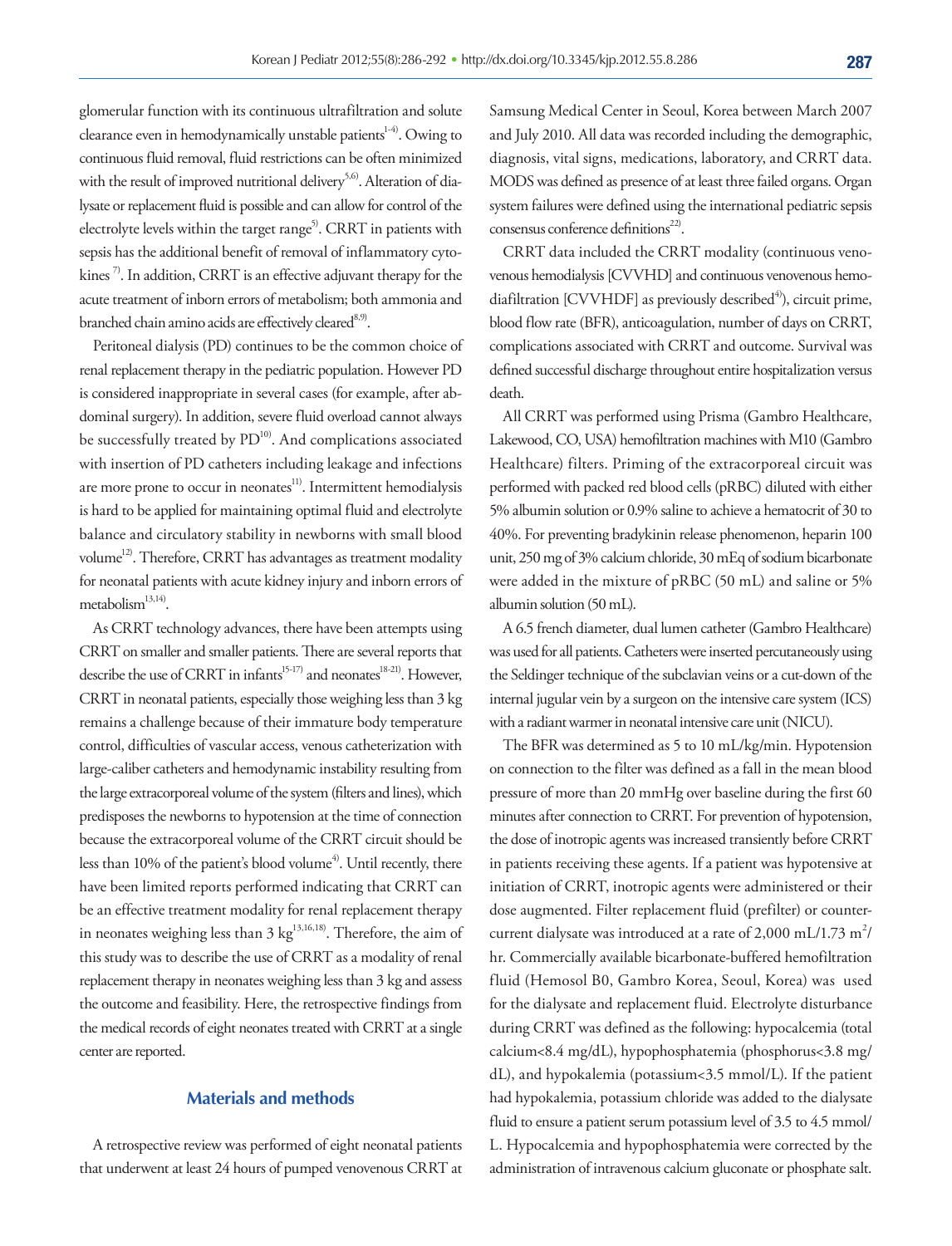The net fluid removal of patients was determined by the degree of fluid overload ranging from negative 5 to 0 mL/hr.

Unfractionated heparin was continuously infused for anticoagulation in patients with a normal coagulation status using 10 U/kg/hr after a 20 U/kg initial bolus. The infusion rate was adjusted targeting the activated clotting time of 170 to 210 seconds. The patients were cared under a radiant warmer to prevent hypothermia.

Pediatric risk mortality (PRISM) III score was calculated as previous report<sup>23)</sup>. The comparison of PRISM III score in survival and death groups was performed using Mann-Whitney test. The cumulative proportion of survival of the filter was plotted according to time using Kaplan-Meier analysis. The data was assumed to be non-parametric. All statistical tests were performed with a P value less than 0.05 indicating statistical significance. SPSS ver. 15.0 (SPSS Inc., Chicago, IL, USA) was used for all statistical analyses.

#### **Results**

All eight neonatal patients (4 males and 4 females) were critically ill and in the NICU. Seven patients were on mechanical ventilation. Three of the patients were preterm <37 weeks gestational age. Among them, two patients were extremely low birth weight infants with birth weights less than 1,000 g. Clinical and laboratory datas at the initiation of CRRT are shown in Table 1. At the initiation of CRRT, the median days after birth was five days (corrected age,  $38^{+2}$  weeks to 23 days), and median body weight was 2.73 kg (2.60 to 2.98 kg). Four patients required CRRT for control of volume overload and metabolic derangements related to acute renal dysfunction with sepsis and MODS (patient no. 1 to 4). One patient required CRRT for ARF resulting from atypical hemolytic uremic syndrome. Three patients required CRRT for the correction of acute metabolic abnormalities unrelated to acute renal failure; two patients for hyperammonemia

|  |  | <b>Table 1. Clinical and Laboratory Findings at CRRT Initiation</b> |  |  |  |
|--|--|---------------------------------------------------------------------|--|--|--|
|--|--|---------------------------------------------------------------------|--|--|--|

and metabolic acidosis (patient no. 6, 7), and one patient for hyperammonemia (patient no. 8).

Heparin was used for anticoagulation in four patients. In patients with disseminated intravascular coagulation or thrombocytopenia resulting from hemolytic uremic syndrome (HUS) or sepsis, CRRT was performed without anticoagulation. Median serum blood urea nitrogen was 78.7 mg/dL (52.4 to 81.3 mg/dL) at the start of CRRT and 42.1 mg/dL (27.2 to 51.8 mg/dL) in 24 hours of CRRT in five patients with uremia. Median urea reduction ratio was 47.4% (34.2 to 55.9%) in 24 hours of CRRT. In three patients with hyperammonemia, 50% reduction of ammonia was achieved within 12 hours of CRRT and non-toxic ammonia levels (<200 μmol/L) were within 24



Fig. 1. Changes in serum ammonia levels after continuous renal replacement therapy in patients with hyperammonemia. Pt, patient; ARR, ammonia reduction ratio.

| Pt.<br>no.     | <b>Sex</b> | GA<br>(wk) | Birth wt<br>(g) | Age<br>(day)  | Wt<br>(kg) | <b>BUN</b><br>(mg/dL) | Cr<br>(mg/dL) | Ammonia<br>(umol/L)      | Underlying disease                 | Outcome  | <b>PRISM III score</b> |
|----------------|------------|------------|-----------------|---------------|------------|-----------------------|---------------|--------------------------|------------------------------------|----------|------------------------|
|                | M          | $36^{+2}$  | 2,823           | 3             | 2.71       | 14.3                  | 2.36          | Ξ.                       | Subgaleal hemorrhage, DIC, MODS    | Death    | 22                     |
| $\overline{2}$ | M          | $38^{+2}$  | 3.310           | 23            | 2.83       | 51.8                  | 1.72          | -                        | NEC, sepsis, MODS                  | Death    | 14                     |
| 3              | F          | $30^{+3}$  | 990             | $38^{+2}$ wk* | 2.63       | 80.1                  | 2.92          | -                        | Sepsis, MODS                       | Death    | 15                     |
| 4              | F          | 25         | 830             | $5^*$         | 2.98       | 81.3                  | 0.82          | $\overline{\phantom{0}}$ | Sepsis, MODS                       | Death    | 14                     |
| 5              | F          | $38^{+6}$  | 2,580           | 17            | 2.74       | 70.1                  | 3.11          | -                        | Atypical HUS                       | Survival | 9                      |
| 6              | M          | $36^{+4}$  | 2.600           | 5             | 2.6        | 52.4                  | 2.30          | 358                      | LCHAD deficiency or TFP deficiency | Survival | 14                     |
|                | F          | 39         | 2,920           | 9             | 2.65       | 19.0                  | 0.93          | 986                      | Propionic academia                 | Survival | 9                      |
| 8              | M          | $38^{+3}$  | 3,300           | 4             | 2.92       | 2.7                   | 0.44          | 373                      | Citrullinemia                      | Survival |                        |

CRRT, continuous renal replacement therapy; Pt, patient; GA; gestational age, Wt, weight; BUN, blood urea nitrogen; Cr, creatinine; PRISM, pediatric risk of mortality; DIC, disseminated intravascular coagulation; MODS, multiorgan dysfunction syndrome; NEC, necrotizing enterocolitis; HUS, hemolytic uremic syndrome; LCHAD, long chain L-3-hydroxyacyl CoA dehydrogenase; TFP, trifunctional protein; PRISM III, pediatric risk of mortality III<sup>23</sup>. \*Corrected age.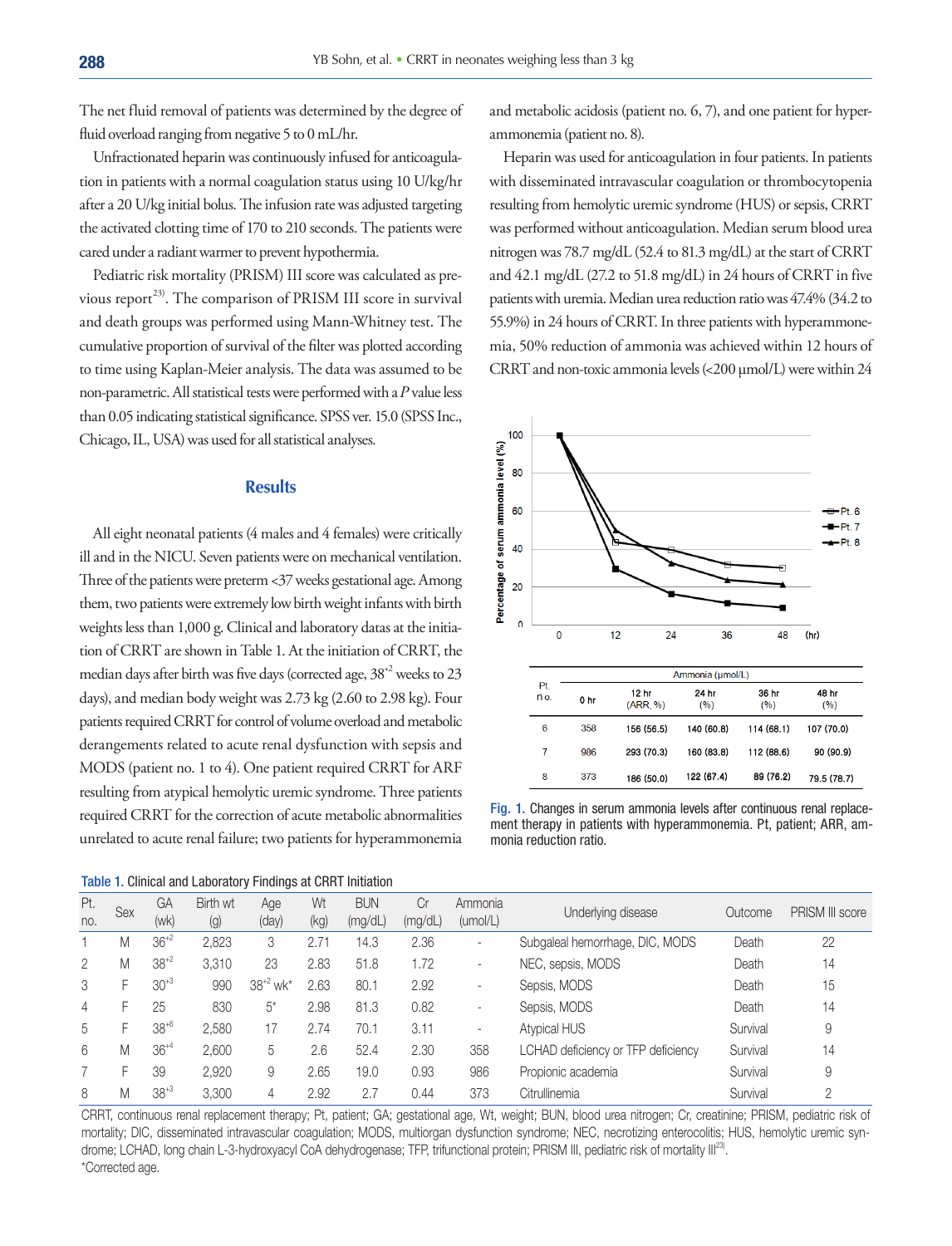hours or less after initiation of CRRT (Fig. 1).

The adverse events that occurred during CRRT are shown in Table 2. Electrolyte disturbance was most frequently noted and occurred commonly 72 hours after the start of CRRT; however, it was easily corrected with replacement in all cases. Catheter related events occurred in four patients including catheter malfunction that required catheter replacement, as well as bleeding and infection at the catheter insertion site. Hypothermia was not noted during CRRT.

Malfunction of the catheters, which required replacement, occurred on three occasions in two patients. The catheter was replaced twice (6 days, 17 days after insertion) in one patient. The catheter was replaced one day after CRRT in another patient due to venous thrombus formation at the catheter tip in the right atrium, which was found on echocardiogram. Facial venous congestion resulted from inadequate venous drainage of the superior vena cava in one preterm patient weighing 2.63 kg. The patient suddenly developed facial congestion which was relieved by replacement of the catheter. Catheter insertion site bleeding occurred in three patients, all of them had a coagulopathy resulting from MODS. Infection of the catheter insertion site was noted in one patient with MODS. Enterococcus feacalis was isolated on culture of purulent material.

Hypotension soon after starting CRRT occurred in two patients (patients no. 7 and 8). Their blood pressure increased and maintained stably with administration of vasoactive drugs. Five patients (4 patients with MODS and 1 patient with a metabolic disorder) were already receiving vasoactive drugs before initiation of CRRT. For prevention of hypotension, the dose of drugs was increased upto twice before CRRT and they did not develop significant hypotension soon after connection.

Review of 62 patient-days of therapy, showed a median time on CRRT of 7.8 days/patient (1 to 37 days). A total of 82 circuits were used. The mean circuit functional survival was 13.9±8.6 hours (range, 1 to 48 hours). Only 14.6% (12 of 82) of the circuits functioned for longer than 24 hours. Fig. 2 shows a Kaplan-Meier analysis of filter

|  | Table 2. Adverse Events during CRRT |  |  |  |
|--|-------------------------------------|--|--|--|
|--|-------------------------------------|--|--|--|

| Adverse event                     | No. of patients (%) |
|-----------------------------------|---------------------|
| Electrolyte disturbance           | 7(87.5)             |
| Hypokalemia                       | 4(50.0)             |
| Hypophosphatemia                  | 4(50.0)             |
| Hypocalcemia                      | 1(12.5)             |
| Catheter related events           | 4(50.0)             |
| Catheter malfunction              | 3(37.5)             |
| Catheter insertion site bleeding  | 3(37.5)             |
| Catheter insertion site infection | 1(12.5)             |
| Hypotension on connection of CRRT | 2(25.0)             |

CRRT, continuous renal replacement therapy.

survival.

Overall, four patients (50%) survived; three patients had inborn errors of metabolism and one patient had atypical HUS. All four patients with MODS died. Median PRISM III score of survival group was significantly lower in survival group than mortality group (9 vs.  $14.5, P=0.03$ 

# **Discussion**

This study is a single-center report on venovenous CRRT using PRISMA M10 circuit in neonates weighing less than 3 kg. The estimated blood volume of neonates weighing 3 kg is 240 mL (patients weighing less than 10 kg have blood volumes of about 80 mL/kg). If the patient's circuit volume is in excess of 10% of the patient's total blood volume, blood priming is necessary<sup>4</sup>. Because the circuit volume of the M10 filter is 50 mL, all of the patients in this study needed blood priming. To overcome challenges, Cardio Renal Pediatric Dialysis Emergency Machine is newly developed. The system is miniaturized hemofiltration/dialysis equipment to be suitable for renal replacement therapy in newborns and children with a body weight less than 10 kg, operating hemofiltration circuit with a very low priming volume (15 mL for the whole circuit including the hemofilter)<sup>24)</sup>. Hypotension at the initiation of CRRT may be due to dilution of vasoactive medications by the prime volume or binding of catecholamines to the surface of the extracorporeal circuit<sup>25)</sup>. Santiago et al. $^{26)}$  reported that hypotension on connection to CRRT was detected in 30.4% (53/174) of children (mean age of 52.3 month). As shown in the results of this study, 25% of neonates weighing less than 3 kg developed hypotension; this is not much higher than in older and larger children, and can be readily treated by administrating vasoactive drugs or increasing the dose of medications. It could



Fig. 2. Kaplan-Meier survival curve for circuits.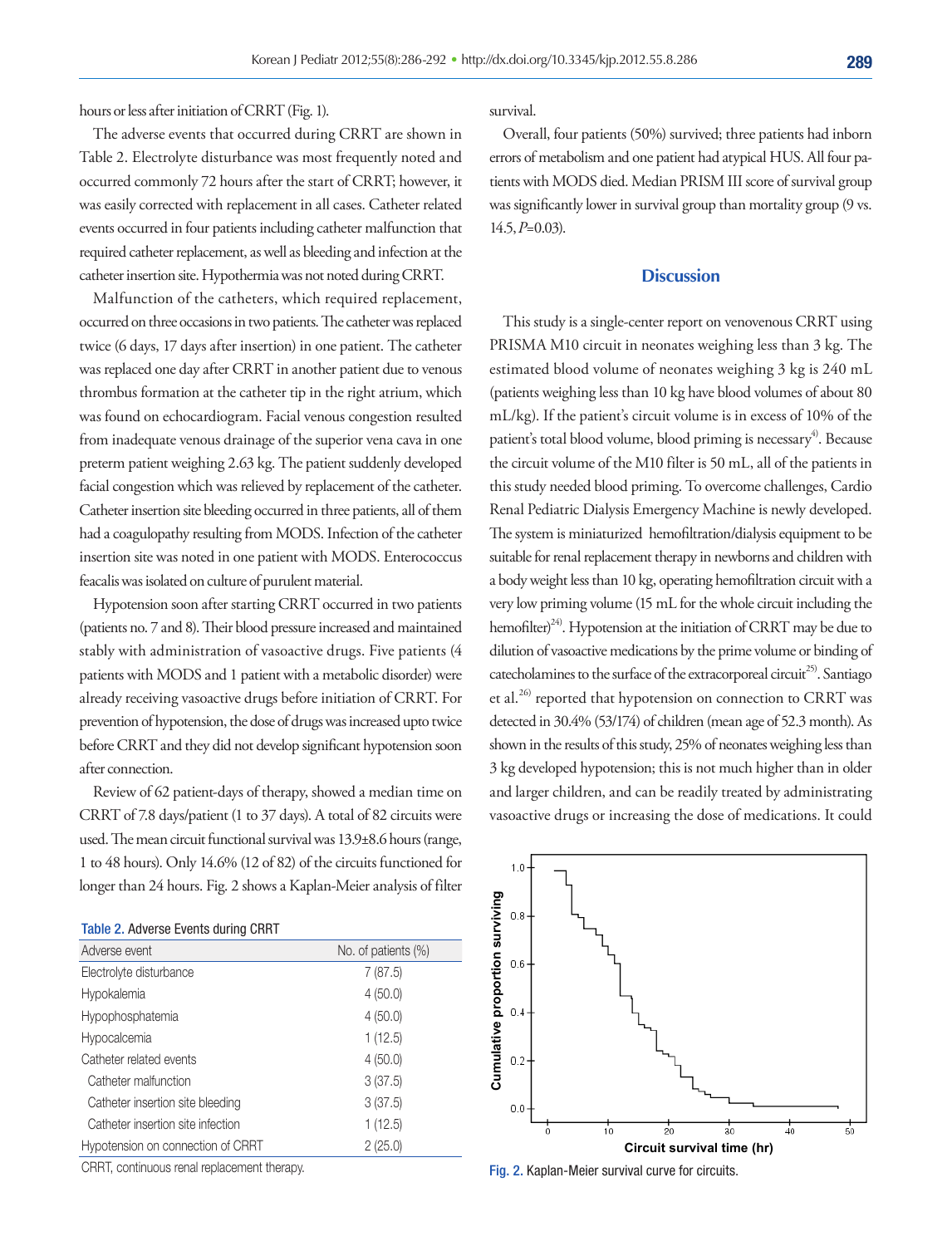implicate that the hypotension did not limits the indication of CRRT in neonates.

In small patients that require circuit blood priming, the use of the PRISMA and AN69 membrane might be associated with profound hypotension at the start of CRRT due to the bradykinin release phenomenon that occurs because the blood prime has a low pH (approximately 6.3), depending on the age of the blood<sup>4)</sup>. The recommended methods for preventing the bradykinin release syndrome are either to buffer the blood prime, thereby increasing the pH to around 7.4, or to bypass the hemofilter by giving the blood post filter in synchrony with a saline filter prime along with judicious use of bicarbonate infusion during the initiation of these techniques; this approach has essentially eradicated this phenomenon in some reports<sup>4)</sup>. To prevent hypotension at the start of CRRT, dose increments of vasoactive drugs, before initiation of CRRT or administration of vasoactive drugs when starting CRRT, can be helpful as it was in the patients reported here.

Especially in patients with sepsis and MODS receiving CRRT, maintenance of optimal drug (ex. antibiotics) level is critical to maximize survival. Monitoring and adjustment of adequate drug dosing is essential in these patients because several factors including pharmacokinetics of drugs (volume of distribution, protein binding, residual renal elimination), mode of CRRT, dose of CRRT, BFR, filter material affect elimination of drugs during  $CRRT^{27}$ .

One of the most significant problems with CRRT is early coagulation of the filters, leading to blood loss, decreased efficacy of the technique, and a greater risk of hemodynamic instability with the connection. Because CRRT in newborns uses lower blood flows and smaller catheters, than in older patients, the circuits may consequently be more prone to clotting. In our study, the mean circuit functional survival was only 13.9±8.6 hours. There are many options for improving filter survival. Del Castillo et al.<sup>28)</sup> reported that the filter life can be increased by the use of hemodiafiltration, high heparin doses, and filters with a large surface area. Goldstein et al.<sup>29)</sup> demonstrated that the functional survival of the M10 circuit in patients weighing less than 15 kg was excellent for circuits that provided CRRT via a bigger catheter lumen. In their study, mean circuit life was 28.6±22.5 hours. They used more large catheters (5 to 8 french) than our study (6.5 french). Several studies in adults and the pediatric age group have validated the safety and efficacy of regional citrate anticoagulation in  $\mathrm{CRRT}^{30\text{-}34)}$ . As it has been known that citrate can be used safely with calcium containing dialysate, citrate anticoagulation became available in Korea<sup>35,36</sup>. Despite the merits of regional citrate anticoagulation, citrate infusion can cause hypocalcemia, metabolic alkalosis and hypernatremia<sup>37)</sup>. Moreover, citrate use in the neonate has not been well studied. Recently,

nafamostat mesilate, a synthetic serine protease inhibitor, has become available with the advantage of a short half life. However, the appropriate dose for neonates has not yet been established and there are several side effects (anaphylaxis, agranulocytosis, hyperkalemia) reported with the use of nafamostat<sup>38</sup>. Moreover, nafamostat cannot be used with AN69 filter such as M10 because of adsorption in the membranes<sup>39)</sup>. Although there are filters compatible with nafamostat such as the AN 69 ST or polyarylethersulfone, these filters are made for patients with a body weight of 8 kg or more. Further studies are needed on the use of nafamostat and additional efforts for developing new filters for children and newborn patients.

Complications of catheterization include hematoma at the puncture site hemorrhage, altered venous drainage of the distal part of the catheter, incorrect position, pneumothorax, hemothorax and catheter related infections<sup>26</sup>. These complications are more common in infants with a weight of less than 10 kg<sup>26</sup>. In this study, malfunction of the catheter was frequent. The tip of the catheter has to be placed into the middle of the right atrium to provide adequate drainage of venous blood. The location of the catheter tip should be closely monitored during maintenance of CRRT. Hypothermia during CRRT was not observed in this study, possibly due to nursing patients in the ICS with a radiant warmer and warming of circuits.

There is no consensus on the appropriate timing for the initiation of CRRT. Previous studies have suggested that earlier use improves survival in the pediatric population<sup>3,25)</sup>. The outcomes of this study showed that the patients that died had already deteriorated (ex. hypotension needs for infusion of vasoactive drugs) prior to starting CRRT.

Symons et al.<sup>2)</sup> reported a poorer outcome of venovenous CRRT in patients under 3 kg comparing with patients weighing between 3 kg and 10 kg: 25% of the patients (4 of 16 patients) weighing 3 kg or less survived, whereas 41% of patients (28 of 69 patients) weighing more than 3 kg survived. Also they demonstrated that patients with a metabolic disorder as the primary diagnosis had the highest rate of survival, 71%; however, survival was lowest for patients with MODS  $(15\%)^2$ . The survival data of our study also show better outcomes in neonates with metabolic disease; they had general systemic conditions that were better than the patients with MODS which were supported by lower PRISM III score in survival group (Table 1). Further study is needed to determine whether earlier use of CRRT can improve the outcome in neonatal patients with MODS.

Although there is a report demonstrating the priority of HD over CRRT in rapid removal of toxic metabolites including ammonia in patients with inborn errors of metabolism $40$ , CRRT can be quite effective treatment modality performed under setting with maximal dialysate fluid flow rate (2,000 mL/1.73m<sup>2</sup>/hr), CVVHD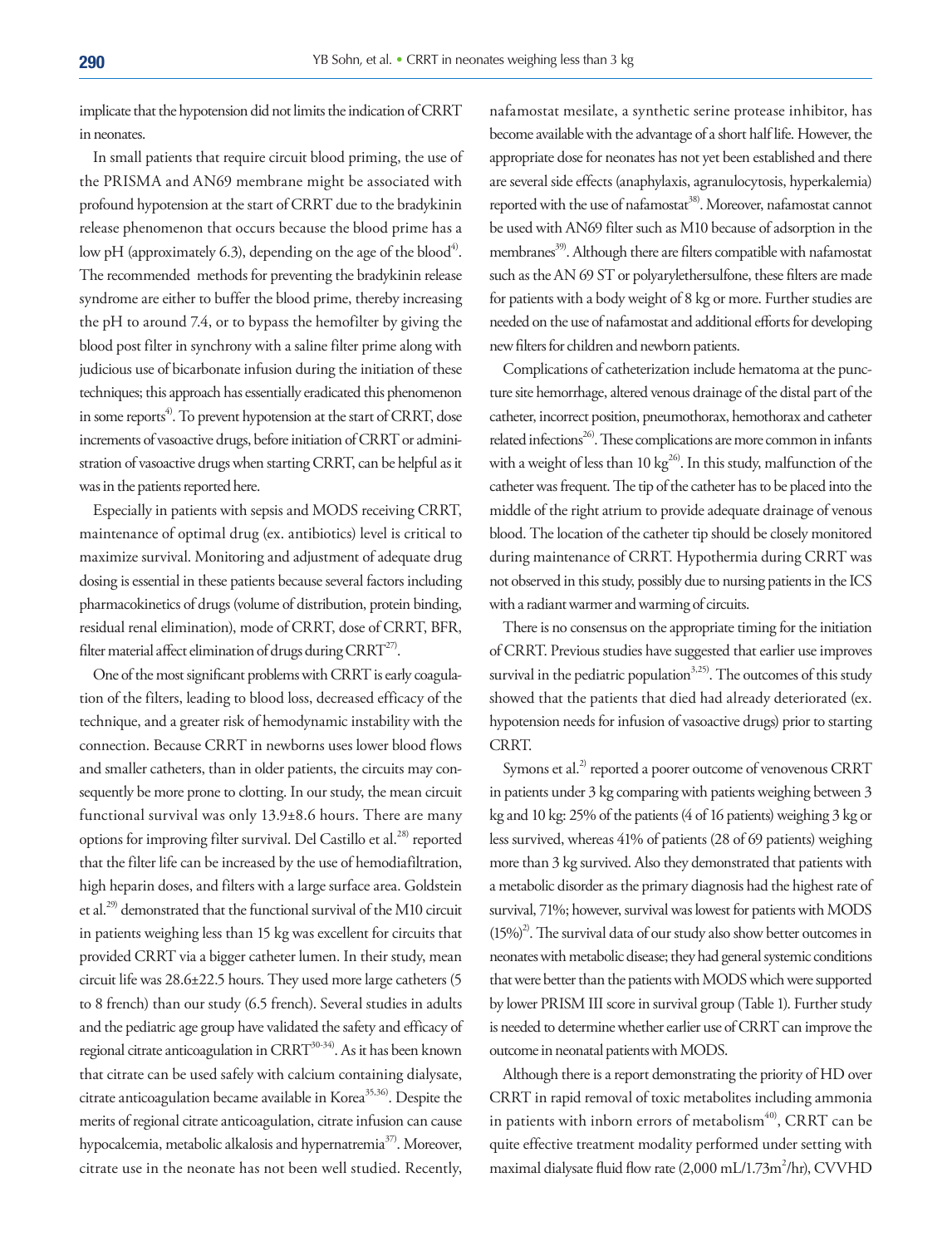or CVVHDF mode in mild cases as shown in our results. Moreover, CRRT can be useful in some occasions including lack of local expertise of neonatal HD.

In conclusion, complications in newborns on CRRT are relatively higher than in adults or older children<sup>2</sup>. However, the results of this study suggest that venovenous CRRT is feasible and effective in neonates weighing less than 3 kg under elaborate supportive care although our study population is small and heterogeneous. Furthermore, to take advantage of the potential benefit of the CRRT in neonates, effort to prolong filter survival is needed.

### **References**

- 1. Warady BA, Bunchman T. Dialysis therapy for children with acute renal failure: survey results. Pediatr Nephrol 2000;15:11-3.
- 2. Symons JM, Brophy PD, Gregory MJ, McAfee N, Somers MJ, Bunchman TE, et al. Continuous renal replacement therapy in children up to 10 kg. Am J Kidney Dis 2003;41:984-9.
- 3. Goldstein SL, Somers MJ, Baum MA, Symons JM, Brophy PD, Blowey D, et al. Pediatric patients with multi-organ dysfunction syndrome receiving continuous renal replacement therapy. Kidney Int 2005;67:653-8.
- 4. Warady BA, Schaefer FS, Fine RN, Alexander SR. Pediatric dialysis. Dordrecht: Kluwer Academic Publishers, 2004.
- 5. Walters S, Porter C, Brophy PD. Dialysis and pediatric acute kidney injury: choice of renal support modality. Pediatr Nephrol 2009;24:37-48.
- 6. Bellomo R, Ronco C. Continuous haemofiltration in the intensive care unit. Crit Care 2000;4:339-45.
- 7. Ronco C, Bonello M, Bordoni V, Ricci Z, D'Intini V, Bellomo R, et al. Extracorporeal therapies in non-renal disease: treatment of sepsis and the peak concentration hypothesis. Blood Purif 2004;22:164-74.
- 8. Jouvet P, Jugie M, Rabier D, Desgres J, Hubert P, Saudubray JM, et al. Combined nutritional support and continuous extracorporeal removal therapy in the severe acute phase of maple syrup urine disease. Intensive Care Med 2001;27:1798-806.
- 9. Thompson GN, Butt WW, Shann FA, Kirby DM, Henning RD, Howells DW, et al. Continuous venovenous hemofiltration in the management of acute decompensation in inborn errors of metabolism. J Pediatr 1991;118: 879-84.
- 10. Ponikvar R, Kandus A, Urbancic A, Kornhauser AG, Primozic J, Ponikvar JB. Continuous renal replacement therapy and plasma exchange in newborns and infants. Artif Organs 2002;26:163-8.
- 11. Bonilla-Felix M. Peritoneal dialysis in the pediatric intensive care unit setting. Perit Dial Int 2009;29 Suppl 2:S183-5.
- 12. Teehan GS, Liangos O, Jaber BL. Update on dialytic management of acute renal failure. J Intensive Care Med 2003;18:130-8.
- 13. Westrope C, Morris K, Burford D, Morrison G. Continuous hemofiltration in the control of neonatal hyperammonemia: a 10-year experience. Pediatr Nephrol 2010;25:1725-30.
- 14. Schaefer F, Straube E, Oh J, Mehls O, Mayatepek E. Dialysis in neonates with inborn errors of metabolism. Nephrol Dial Transplant 1999;14:910- 8.
- 15. Ronco C, Parenzan L. Acute renal failure in infancy: treatment by con-

tinuous renal replacement therapy. Intensive Care Med 1995;21:490-9.

- 16. Reeves JH, Butt WB, Sathe AS. A review of venovenous haemofiltration in seriously ill infants. J Paediatr Child Health 1994;30:50-4.
- 17. Jaing TH, Hsueh C, Tain YL, Hung IJ, Hsia SH, Kao CC. Tumor lysis syndrome in an infant with Langerhans cell histiocytosis successfully treated using continuous arteriovenous hemofiltration. J Pediatr Hematol Oncol 2001;23:142-4.
- 18. Schröder CH, Severijnen RS, Potting CM. Continuous arteriovenous hemofiltration (CAVH) in a premature newborn as treatment of overhydration and hyperkalemia due to sepsis. Eur J Pediatr Surg 1992;2:368-9.
- 19. Picca S, Dionisi-Vici C, Abeni D, Pastore A, Rizzo C, Orzalesi M, et al. Extracorporeal dialysis in neonatal hyperammonemia: modalities and prognostic indicators. Pediatr Nephrol 2001;16:862-7.
- 20. Leyh RG, Notzold A, Kraatz EG, Sievers HH, Bernhard A. Continuous venovenous haemofiltration in neonates with renal insufficiency resulting from low cardiac output syndrome after cardiac surgery. Cardiovasc Surg 1996;4:520-5.
- 21. Jouvet P, Poggi F, Rabier D, Michel JL, Hubert P, Sposito M, et al. Continuous venovenous haemodiafiltration in the acute phase of neonatal maple syrup urine disease. J Inherit Metab Dis 1997;20:463-72.
- 22. Goldstein B, Giroir B, Randolph A; International Consensus Conference on Pediatric Sepsis. International pediatric sepsis consensus conference: definitions for sepsis and organ dysfunction in pediatrics. Pediatr Crit Care Med 2005;6:2-8.
- 23. Pollack MM, Patel KM, Ruttimann UE. PRISM III: an updated Pediatric Risk of Mortality score. Crit Care Med 1996;24:743-52.
- 24. Ronco C, Davenport A, Gura V. The future of the artificial kidney: moving towards wearable and miniaturized devices. Nefrologia 2011;31:9-16.
- 25. Maclaren G, Butt W. Controversies in paediatric continuous renal replacement therapy. Intensive Care Med 2009;35:596-602.
- 26. Santiago MJ, Lopez-Herce J, Urbano J, Solana MJ, del Castillo J, Ballestero Y, et al. Complications of continuous renal replacement therapy in critically ill children: a prospective observational evaluation study. Crit Care 2009; 13:R184.
- 27. Choi G, Gomersall CD, Tian Q, Joynt GM, Freebairn R, Lipman J. Principles of antibacterial dosing in continuous renal replacement therapy. Crit Care Med 2009;37:2268-82.
- 28. del Castillo J, Lopez-Herce J, Cidoncha E, Urbano J, Mencia S, Santiago MJ, et al. Circuit life span in critically ill children on continuous renal replacement treatment: a prospective observational evaluation study. Crit Care 2008;12:R93.
- 29. Goldstein SL, Hackbarth R, Bunchman TE, Blowey D, Brophy PD; Prospective Pediatric Crrt Registry Group Houston. Evaluation of the PRISMA M10 circuit in critically ill infants with acute kidney injury: a report from the Prospective Pediatric CRRT Registry Group. Int J Artif Organs 2006; 29:1105-8.
- 30. Monchi M, Berghmans D, Ledoux D, Canivet JL, Dubois B, Damas P. Citrate vs. heparin for anticoagulation in continuous venovenous hemofiltration: a prospective randomized study. Intensive Care Med 2004;30:260-5.
- 31. Kreuzer M, Ahlenstiel T, Kanzelmeyer N, Ehrich JH, Pape L. Management of regional citrate anticoagulation in pediatric high-flux dialysis: activated coagulation time versus post-filter ionized calcium. Pediatr Nephrol 2010; 25:1305-10.
- 32. Brophy PD, Somers MJ, Baum MA, Symons JM, McAfee N, Fortenberry JD, et al. Multi-centre evaluation of anticoagulation in patients receiving